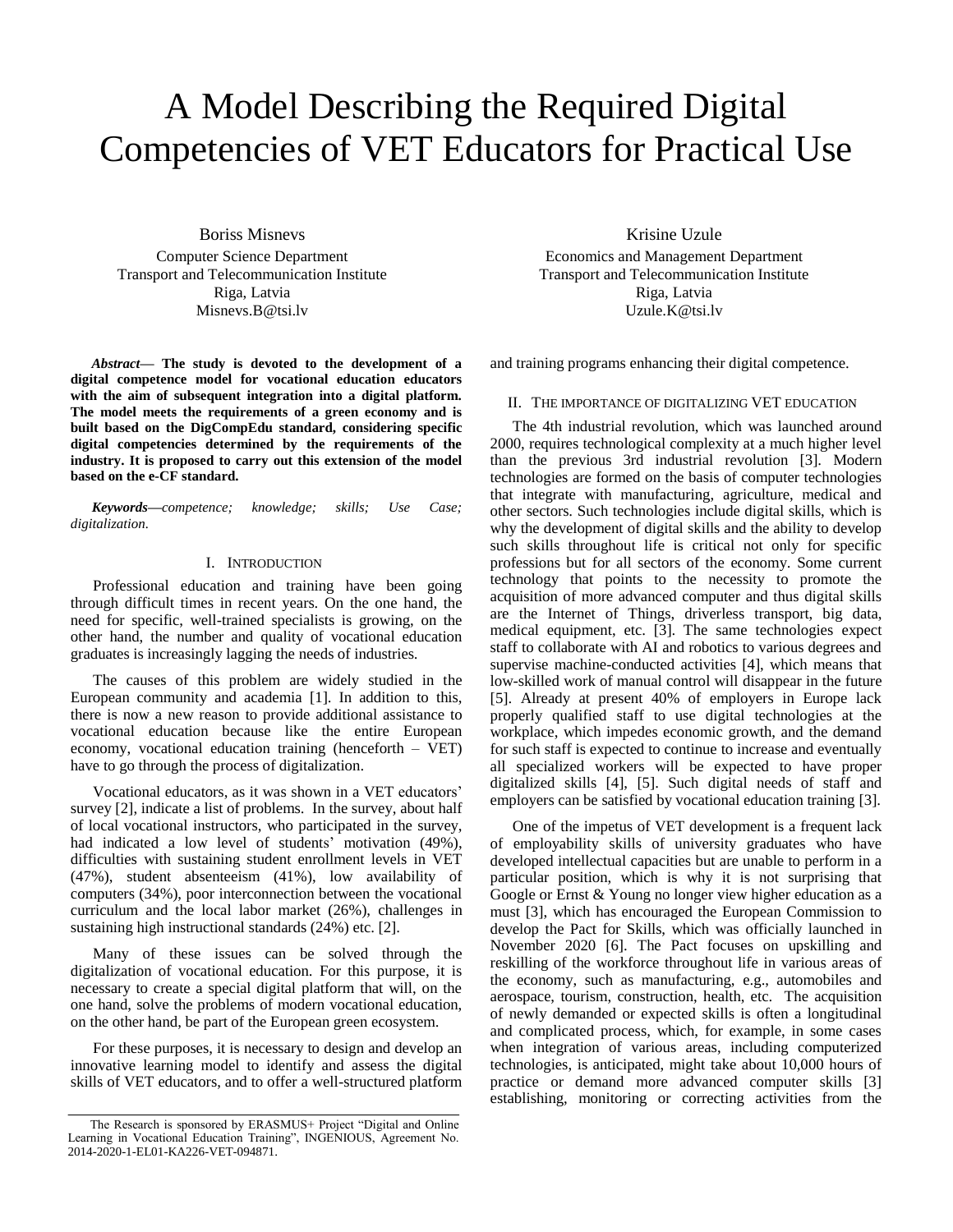Internet to equipment, from equipment to equipment, from equipment or the Internet to a human being.

Clearly, workers without institutional or employer support cannot be expected to master such skills on their own because such training requires diverse digital resources, proper contexts, time and funding. Without proper digital infrastructure, proper digital training of human resources, longitudinal training strategies and adequate funding of digital training, it is hardly plausible for staff to acquire digital skills and subsequently implement digitalization [4]. Another key problem lies with the fact that it is difficult to foresee which digital skills will be required in the future [4], which is why it is hard to organize proper training for the immediate and midterm future. Yet another issue on the European scale pertains to the lack of a unified VET systems across Europe [3]. For example, Germany promotes the dual system when students receive vocational education and an undergraduate degree within the five-year period, whereas Denmark offers opportunities to secondary school students to obtain an occupation through combining secondary school education with apprenticeship [3]. VET might also focus on the needs of a specific employer, as it is often the case in the UK [3]. The diversity of VET systems and programs presupposes various ways to digitally transform and enhance the current VET systems and programs. However, all of them have their digitalization-related challenges and potentials [7].

First, let us start with Digital Competence Framework for Educators (DigCompEdu) framework [8]. VET digitalization calls for various new forms of teaching that is enabled by digitalization, including mobile learning and learning based on games and that affects the learning content, study curricula [7], learning outcomes and study resources. Digitalization of VET requires higher digitalized skills of VET instructors. DigCompEdu provides descriptions of 22 competences grouped in six areas [8]. DigCompEdu at the levels of C1-C2 establish the ability of educators to adjust, modify, program and create games and apps for education [8]. However, given the fact that most educators with the exception of those in IT and computer science related fields have not received formal training in IT and digital technologies, their level of digital competences varies from levels A1-B2, most of them probably being at levels A2-B1. This entails that they cannot use more advanced technologies to promote learning and they cannot teach the usage of more advanced technologies to their learners. This, obviously, hinders the development of digital competences of the workforce. Therefore, no wonder some researchers found that representatives of various sectors of the economy, such as banking, retail, automobile and food industries, concluded that e-learning is unable to replace faceto-face instructions and can be viewed only as complementary training despite the fact that often companies would prefer mobile learning due to the time and place constraints for working staff, the need for personalized learning enabled by digital technologies not being linked to a particular place of instructions but being linked to the moments of needs of staff, and incremental learning of limited content integrated into daily work practice [4], [7]. Digitalization breaks human connection between a student and a teacher, which makes learning disengaged and distant [4]. However, one reason why

it might happen might be linked to mediocre digital skills of educators incapable or not having resources to create the digital world of training.

Thus, clearly, there is a need for VET educators to receive proper digital training to create proper digital resources, digital contexts and assessment tasks, after which they will be able to implement project-based learning, which according to some research [5], is the form of VET training that will permeate VET training due to its capability to integrate various areas of operations at a company.

One of the goals for the current ERASMUS+ project is creation of a specialized digital platform for VET education – VOOC. The Fig.1 below represents the current vision of the main functionality for this platform represented in the form of Use Case diagram.



Fig.1. VOOC Platform Use Case Diagram

## III. DIGCOMPEDU CORE COMPETENCIES THAT VET EDUCATORS MAY NEED

In recent years one of the key objectives of the EU education has been the development of digital and green skills. The EU has set frameworks, such as e-CF and DigCompEdu [8]. The Digital Education Action Plan for the years 2021-2027 was made public in September 2020 [9]. According to this and other documents, the EU vision is to promote training, including digital and vocational education to adapt to the Covid-19 reality and the post-pandemic future and to boost economic and social growth and greener economies consistent with the European Green Deal, which was launched in December 2019 [10]. Therefore, in November 2020, the EU Commission organized a week focusing on Vocational Education Training aimed at the development of green skills to facilitate green transition.

All such frameworks have been developed in order to ensure training of workforce capable of producing outputs in the digital world to create green economies. As most of the workforce have already completed formal training, such transition is ensured by vocational education training. Such training is provided by professionals in all sectors of the economy, and in order to sustain its agility to meet the current and future demands of the labour market, it is important to properly train professionals working in VET so that they are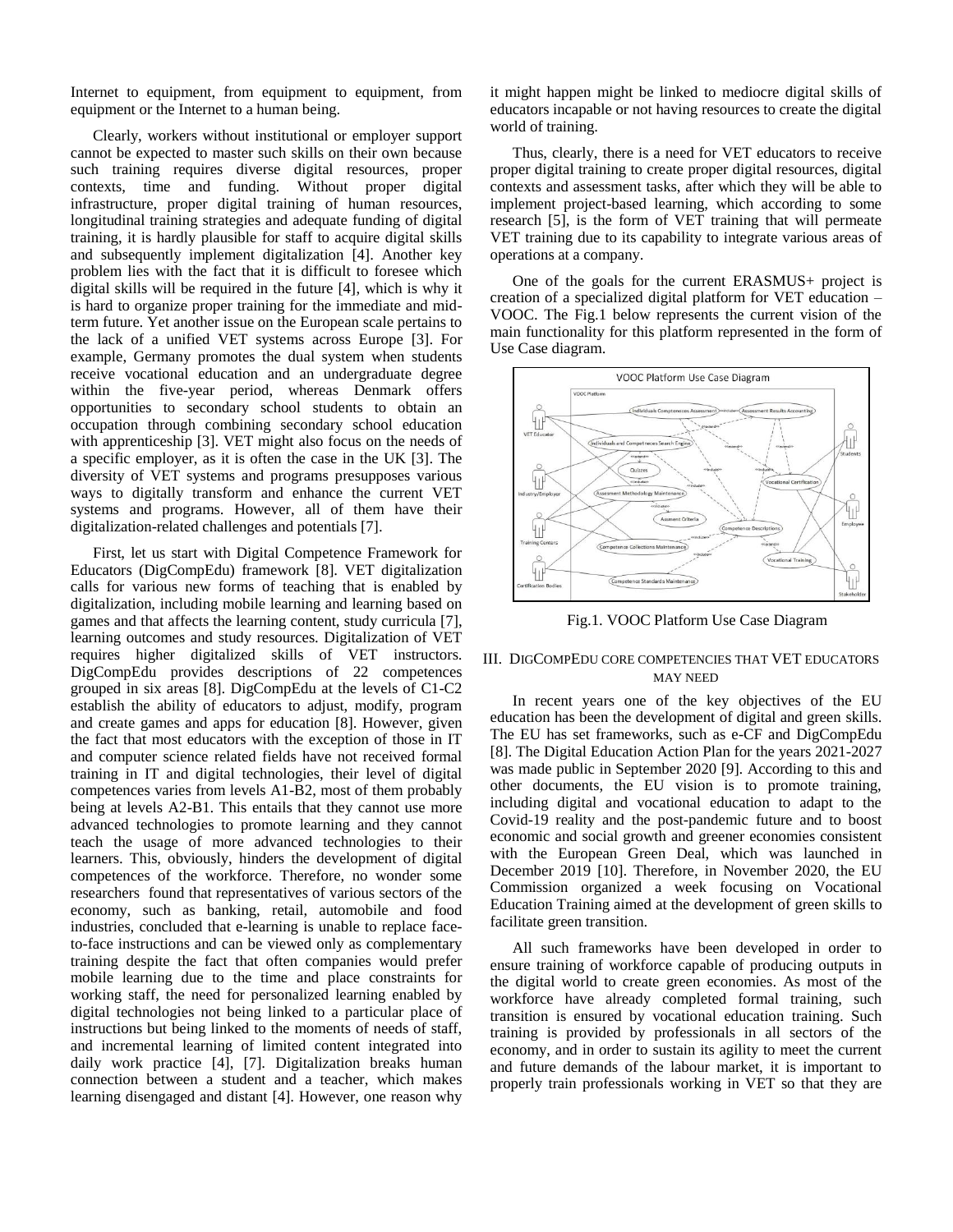capable of promoting digital and green transformation at the workplace.

Being professionals, VET instructors have at least some awareness of the knowledge, skills and context that are required for the transition to digital green contexts of teaching. Therefore, it is important to obtain information on their perspective and knowledge on the implementation of digital green skills into VET training. Therefore, a survey has been developed on the basis of DigCompEdu (see Fig.2) [8], e-CF standards and green competences.



Fig. 2. DigCompEdu framework [8, p.8]

In any case, VET educators' competences will have to include more advanced digital and green skills, particularly, in case of the agro-sector, manufacturing and transport.

## IV. THE NEED FOR A TEACHER'S INFORMATION AND BEHAVIORAL VET MODEL IN TERMS OF THE REQUIRED DIGITAL **COMPETENCIES**

To clarify the requirements for the platform developed by the VOOC, it is necessary to present the behavior of educators in the process of assessing their competencies. At the same time, we must understand that assessment "in general" in this case is not suitable. For example, probably it is not necessary to evaluate every teacher in all 22 DigComEdu competencies [8] and 41 competencies of the e-CF 4.0 framework [11]. Therefore, we propose a scenario for assessing digital competencies with the issuance of an appropriate certificate, but which allows the teacher to predictably form a set of competencies to be assessed.

The proposed estimation scenario is shown in Fig. 3.



Fig.3. Suggested Scenario for competence evaluation.

V. PROPOSAL FOR THE COMPOSITION OF SUCH A MODEL, SUITABLE FOR SUBSEQUENT IMPLEMENTATION IN SOFTWARE

Before launching the digital platform development, we need create a king of a model for VET teacher's behavior description in terms of the required digital competencies. The research in this direction is a continuation of iSECRET project (2015-2017) [12].

To illustrate the general approach for the description of the digital competence model, this paper has borrowed a widely acknowledged scheme described, for example, in CC2020 document [13], which is represented by the following simple formula of the competency concept:

*Competency = [Knowledge + Skills + Dispositions] in Task*

*Knowledge* stands for understanding of key concepts and concept content and therefore represents the dimension of "*knowing-what*".

*Skills* pertain to abilities and strategies that students acquire over a specific period of time through practice and interactions with others and therefore stands for the dimension of "*knowing-how*".

*Dispositions* represent socioemotional skills, conduct and attitudes describing the inclination to engage in tasks and the awareness of the time and approach to completing those tasks. This component stands for the "*knowing-why*" dimension.

*Task* is the construct building and constraining the skilled application of knowledge and specifying dispositions. The Task enfolds the purposeful environment of competency, exposing the integral nature of knowledge, skills and dispositions.

However, interested parties should be knowledgeable about details and differences in the meaning of various terms used to describe competencies. It is essential that global diversity and cultural differences be recognized across all sectors of economies, including vocational education, which itself is remarkably diverse.

Therefore, the authors propose a universal model of competencies for a digital platform for VET, which at an upper level of abstraction distinguishes between three categories of digital competencies: educational, information technology and professional (including green competencies).

The suggested model is depicted in Fig.4 below. Fig. 4. Suggested Competence structure model.

Since there are three different sets of competences, it is important to conduct three different surveys, which certainly, can be distributed as one combined survey or three different surveys. In any case, the survey/s can be organized either in block design in which each block focuses on a specific set of competences and its sub-sets or alternatively, consistent with the cognitive science approach.

Statements can be distributed randomly or semi-randomly, possibly with fillers distracting the respondents from the key issues, and thus, increasing the likelihood of obtaining more representative answers.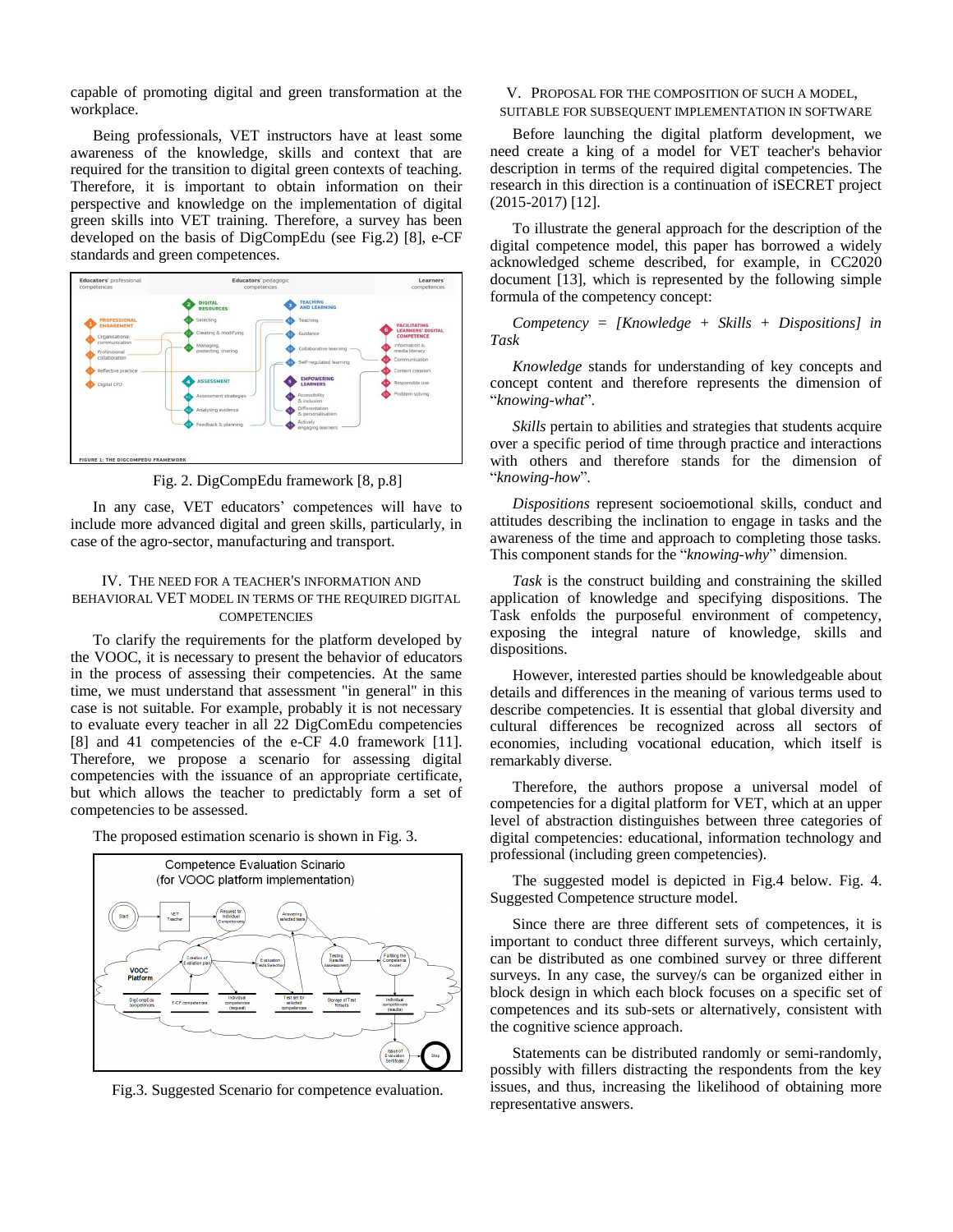

In order to verify the reliability of answers, it might be advisable to distribute the survey in various formats.

Another feature of the survey design is the data collection via the Linkert scale, yes/no questions and questions requiring specific knowledge of digital technologies.

To boost the validity of the survey/s, the survey/s contain/s the combination of self-reports of general and specific questions and objective testing of knowledge of the reported answers. Additionally, the questionnaire collects data on whether the inquired knowledge and skills have been acquired at the workplace or via VET educators' own initiatives. The answers received on these aspects will clearly indicate the degree of involvement of institutions in developing digital, professional and green competences of VET teaching staff.

The DigCompEdu framework contains general descriptions of 22 competences across 6 areas – professional engagement, digital resources, teaching and learning, assessment, empowering learners and finally facilitating learners' digital competences [8]. The proposed survey of DigCompEdu explores all competences at a deeper level as each competence is analyzed via  $2 - 6$  questions. The more technical the competence is, the more questions are asked. Some examples of questions are provided in table 1.

| <b>Digital resources</b>                                                        | <b>Fluent</b>           | Interme-<br>diate | <b>Basic</b> | N <sub>0</sub> |
|---------------------------------------------------------------------------------|-------------------------|-------------------|--------------|----------------|
| Preparing effective VET<br>presentations using Microsoft Office                 |                         |                   |              |                |
| Able to insert extracts from longer<br><i>Youtube</i> videos into presentations |                         |                   |              |                |
| Able to prepare VET presentations<br>using a programming language               |                         |                   |              |                |
| Able to prepare VET presentations<br>using Vismo or other software              |                         |                   |              |                |
|                                                                                 | Write down your answers |                   |              |                |
| What programming languages do you<br>use in your VET teaching?                  |                         |                   |              |                |
| If you use programming for your<br>VET teaching, for what purposes?             |                         |                   |              |                |
| What software packages do you use<br>in your VET teaching?                      |                         |                   |              |                |

TABLE 1. SAMPLES OF QUESTIONS

As for e-CF competences, they cover 5 areas and 40 competences in e-CF 3.0 Competence framework [14] (see table 2).

TABLE 2. E-CF COMPETENCES [14, p.11)

| Areas           | Number of<br>competences | Samples of competences                                                             |
|-----------------|--------------------------|------------------------------------------------------------------------------------|
| <b>Planning</b> | Q                        | product management, innovation                                                     |
| <b>Building</b> | 5                        | tesing, solution deployment                                                        |
| Running         |                          | user support, service delivery                                                     |
| Enabling        | 12                       | information security strategy development,<br>information and knowledge management |
| <b>Managing</b> | Q                        | forecast development, process<br>improvement                                       |

When comparing DigCompEdu and e-CF competences, it becomes clear that they both complement each other. E-CF is designed for IT pofessionals to support business operations, whereas DigCompEdu focus on the needs of educators [8]. In VET, educators' task is to train students to work at the workplace, which is why they are supposed to be familiar with e-CF standards to familiarize their students with technology used in professional settings and with basic principles of performance at the workplace (such as KPI, business strategy, etc. in relation to their area of VET). In contrast to IT professionals, VET instructors are not supposed to achieve high proficiency levels, but basic and in some cases intermediate levels would be an advantage.

The green competences, being different from the previous two sets of competences that focus on digital skills, are discussed in a separate section below.

#### VI. GREEN SKILLS IN VET

The Pact for Skills includes the agri-food sector whose future lies with the integration of digital and green competences [15]. The same document states that it is crucial to boost young people's motivation to pursue their career in agriculture and food chain supplies, and one of such tools can be digitalization of work processes in the sectors. One approach to stirring and sustaining the youth's interest in the digitalized agriculture is to have VET educators fluent in using at least some more advanced digitalized skills to create and manage a digitalized ecosystem in their courses. This was one of the reasons for the inclusion of DigCompEdu and e-CF competences into the model (see the previous section).

Furthermore, to cover the requirements stated by the Pact, the Model must be extended to include a proper set of green skills.

Fortunately, the challenges encountered by agri-food sectors are suitable for technology transfer from other sectors and industries. The illustration Fig. 5 below, partially taken from [13], demonstrates some ideas transferred from adjacent industries and implemented in the agri-food sector. Obviously, the use of newly adapted technologies requires specific digital competences for agriculture professionals.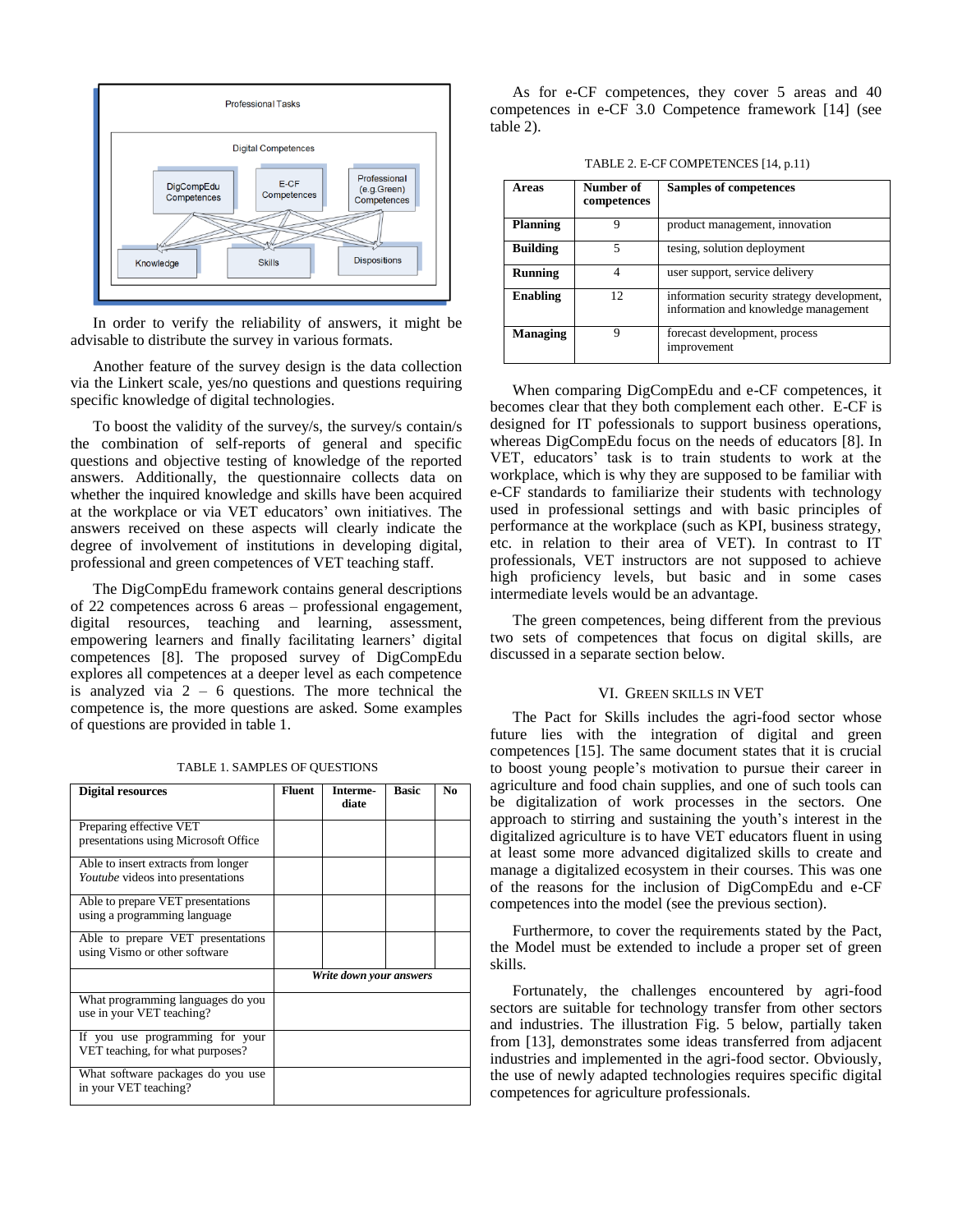

Fig.5. Adjacent industries ideas are entered the agri-food sector [13].

One difficulty of integrating green skills pertains to the lack of one unified model of green skills, which might be explained by various degrees of connection of green technologies. There might be *green jobs* [16], [17] and standard jobs that require awareness and implementation of certain aspects of environmentally friendly policies, which are commonly known as *green tasks* [16]. Green tasks can be general and thus pertaining to a wide range of professions and activities, whereas green tasks of specific nature relate to specific occupations [16]. Another categories of green skills might relate to sectors and types of professional activities. Green skills can be grouped into two major categories – engineering green skills to create and manufacture products and technology and managerial green skills aimed at implementation and supervision of business and environmental operations [16].

Another issues with creating a unified approach to green competences lies with the fact that the definition of green economies, and thus green skills and competences, might be different across sectors and nations [17].

As for VET sectors in Europe, due to the lack of green occupations in Europe, VET focuses on greening of existing professions [17]. Most importantly, traditional sectors, including agriculture, can gradually transit to green economies [17].

Due to the lack of clear green skills and competences, this project focused on general green skills for agricultural sectors and included skills on using natural resources to grow food, green decisions in farming, green packaging and marketing.

## VII. RECOMMENDATIONS FOR FILLING SUCH A MODEL WITH REAL DATA COLLECTED BY PRACTITIONERS

After data has been collected from the survey/s, it is important to properly enter it into the model. To clearly see the gaps of specific instances of performance to suggest effective improvement, data entry is designed in layers and blocks. The layers will include the level of knowledge, skills and dispositions, whereas blocks will be DigCompEdu, e-CF and green competences.

# VIII.DIGCOMPEDU, E-CF AND GREEN CORE COMPETENCIES THAT VET EDUCATORS MAY NEED

VET educators will need various DigCompEdu, e-CF and green skills depending on their areas of specialization and the regional context of the country in which they practice. Yet, they might be summarized as follows (see table 3):

|  |  | <b>TABLE 3. KEY COMPETENCES</b> |  |
|--|--|---------------------------------|--|
|--|--|---------------------------------|--|

| <b>Framework</b> | <b>Key competences</b>                                                                                                                                                                                                                                                                                                                                                                                                                                                                                                                                   |
|------------------|----------------------------------------------------------------------------------------------------------------------------------------------------------------------------------------------------------------------------------------------------------------------------------------------------------------------------------------------------------------------------------------------------------------------------------------------------------------------------------------------------------------------------------------------------------|
| DigCompEdu       | 1. Able to create advanced digital resources, including<br>presentations, and assessment tasks<br>2. Able to modify available resources to digital contexts and<br>to integrate them into the available digital ecosystem<br>3. Able to teach necessary digital skills to students to work<br>with digital resources, platforms and ecosystems<br>4. Able to acquire new software or programming skills<br>independently or with assistance to meet new digital<br>demands of the profession                                                             |
| $e$ -CF          | 1. Able to use relevant digital systems for showing how to<br>manage business operations (e.g. planning, production,<br>sales, paperwork management)<br>2. Able to use relevant digital systems for digital marketing<br>(if applicable)<br>3. Able to use relevant digital systems for staff management<br>(if applicable)<br>4. Able to use relevant digital systems for supply<br>management and delivery<br>5. Able to use relevant digital systems for managing and<br>improving processes<br>6. Able to use relevant digital systems for forecasts |
| GreenComp        | 1. Able to use digital systems for greener process<br>management<br>2. Able to use digital systems to ensure greener food<br>growing<br>3. Able to use digital systems to ensure greener packaging<br>and delivery<br>4. Able to use digital systems to ensure greener supply<br>chains                                                                                                                                                                                                                                                                  |

Obviously, as educators, VET instructors are expected not only to use such skills in own practice but to teach such skills to their students.

#### IX. CONCLUSION

In conclusion, it should be noted that this study proposed and discussed a new combined model of digital and green competencies for vocational educators with the aim of subsequent integration of such competencies into a digital platform. The model meets the requirements of a green economy. The proposed model integrates DigCompEdu and relevant e-CF standards as well as green skills specific for a particular industry, in this case agriculture, considering the